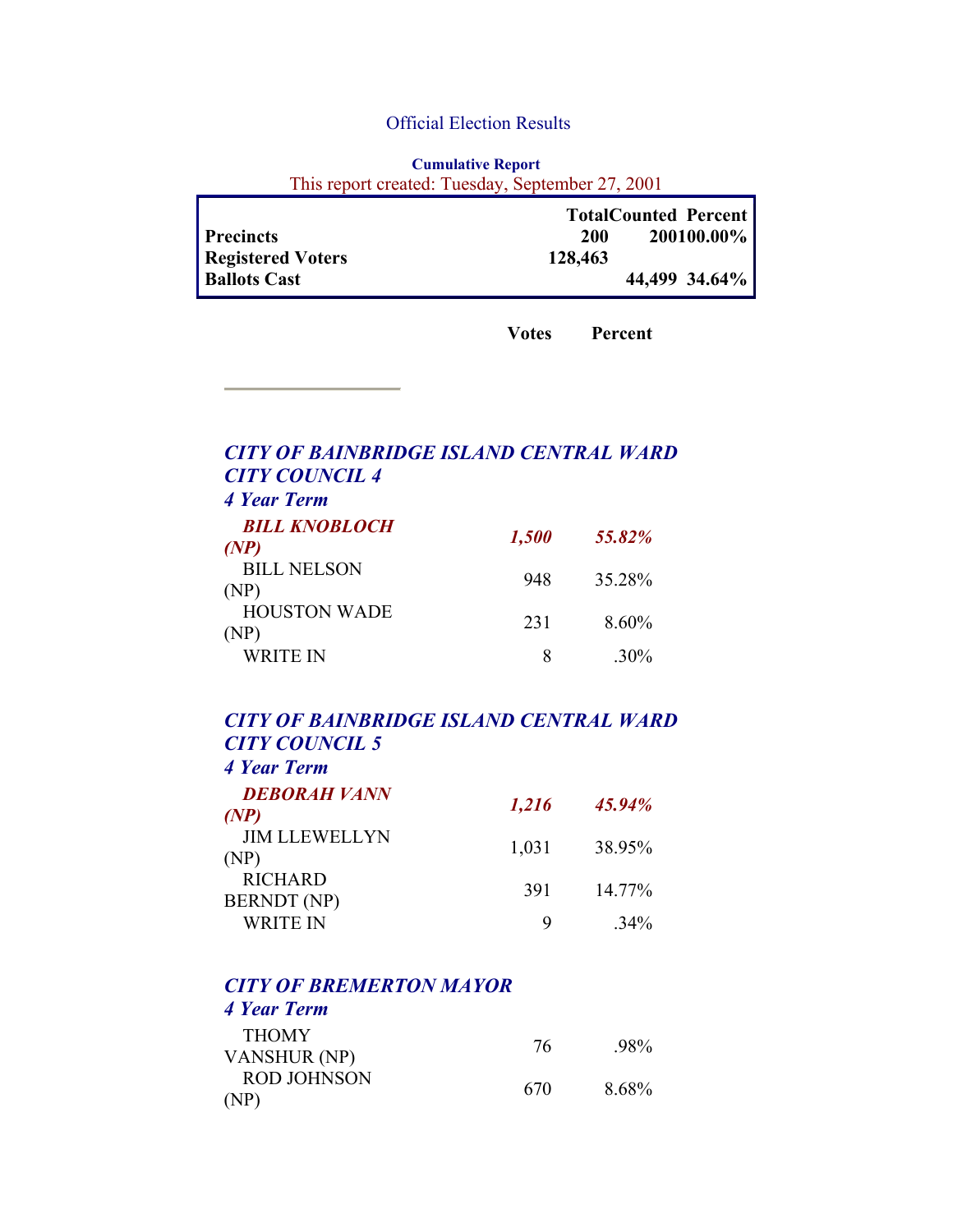| <b>LOUIS MENTOR</b>                       | 2,364 | 30.64%   |
|-------------------------------------------|-------|----------|
| (NP)                                      |       |          |
| <b>CARY BOZEMAN</b><br>(NP)               | 2,931 | 37.99%   |
| <b>ED ROLLMAN</b><br>(NP)                 | 159   | 2.06%    |
| LYNN S. HORTON<br>(NP)                    | 1,359 | 17.61%   |
| <b>BRIAN JOSEPH</b><br><b>HUGHES</b> (NP) | 144   | 1.87%    |
| WRITE IN                                  | 13    | $0.17\%$ |

### *CITY OF BREMERTON COUNCIL DIST. NO. 1 4 Year Term*

| <b>GLENN K. JARSTAD</b><br>(P <sup>NP</sup> ) | 591 | 45.25% |
|-----------------------------------------------|-----|--------|
| <b>BRAD GEHRING (NP)</b>                      | 294 | 22.51% |
| <b>MICHAEL R.</b><br>EVERSOLE (NP)            | 154 | 11 79% |
| <b>JAN HILLMAN (NP)</b>                       | 264 | 20.21% |
| <b>WRITE IN</b>                               |     | 23%    |

#### *CITY OF BREMERTON COUNCIL DIST. NO. 3 4 Year Term*

| <b>GERARD</b><br>FITZPATRICK (NP) | 276                         | 23.94%  |
|-----------------------------------|-----------------------------|---------|
| <b>JOHN J. BECKER</b><br>(NP)     | 301                         | 26.11%  |
| <b>DAREN NYGREN</b><br>(NP)       | 471                         | 40.85%  |
| <b>GENE DAVID</b><br>HART (NP)    | 103                         | 8.93%   |
| <b>WRITE IN</b>                   | $\mathcal{D}_{\mathcal{L}}$ | $.17\%$ |

# *CITY OF BREMERTON COUNCIL DIST. NO. 5*

| 4 Year Term                      |     |        |
|----------------------------------|-----|--------|
| R. L. "BOB"<br>GALLOWAY SR. (NP) | 118 | 12.94% |
| RICHARD A.<br>NEVILLE (NP)       | 176 | 19.30% |
| <b>MIKE SHEPHERD</b><br>(NP)     | 464 | 50.88% |
| <b>KARL URSETH (NP)</b>          | 146 | 16.01  |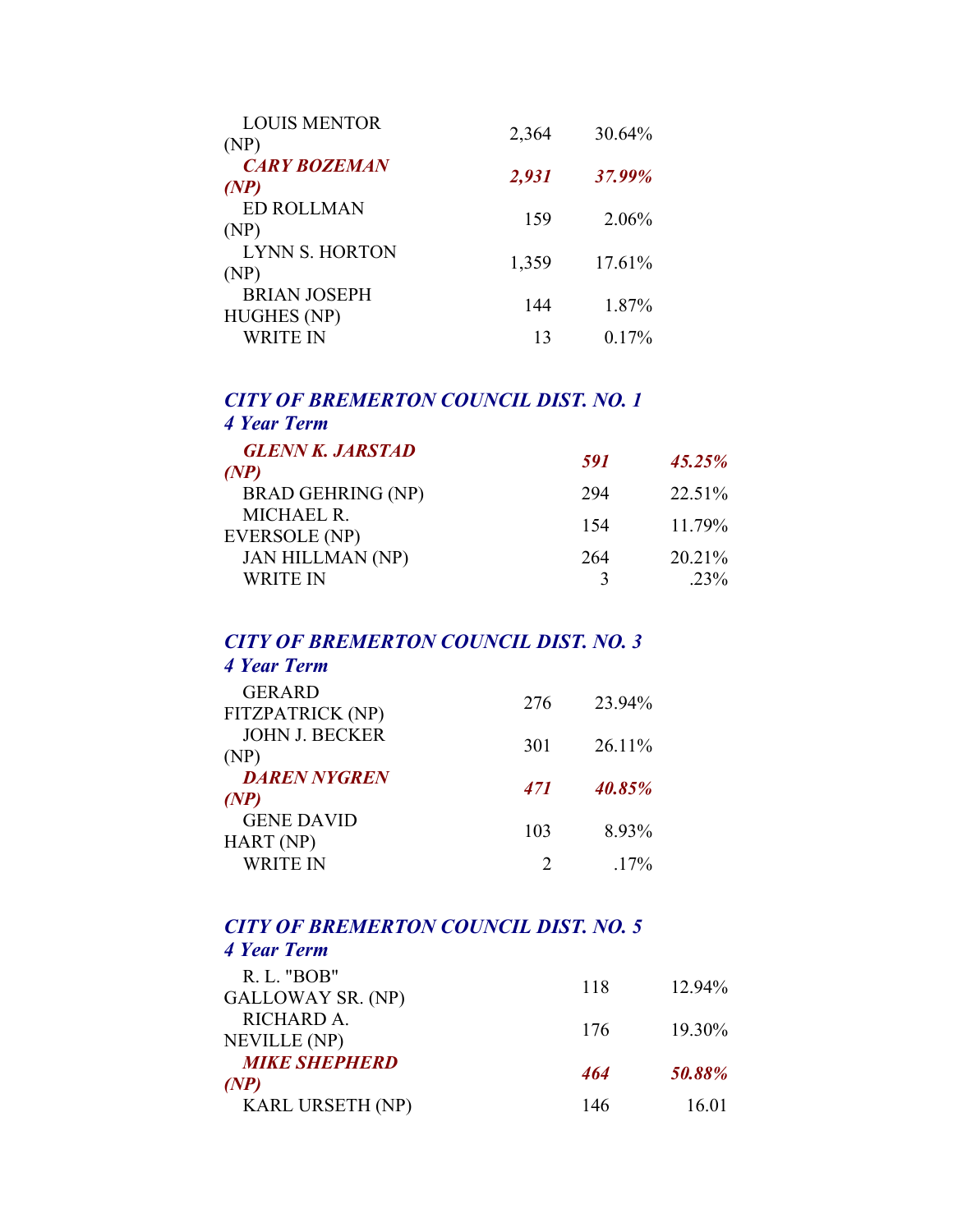# *CITY OF BREMERTON COUNCIL DIST. NO. 6 2 Year Unexpired Term*

| <b>ROBERT</b><br>McCONKEY (NP)           | 232 | 27.20%        |
|------------------------------------------|-----|---------------|
| <b>ERIC YOUNGER</b><br>(NP)              | 304 | 35.64%        |
| <b>DIANNE P.</b><br><b>ROBINSON</b> (NP) | 311 | <b>36.46%</b> |
| WRITE IN                                 |     | 70            |

#### *CITY OF BREMERTON COUNCIL DIST. NO. 7 4 Year Term*

| H. H. "BUCK"<br>KING JR. (NP)          | 133 | 19.85% |
|----------------------------------------|-----|--------|
| <b>MAUREEN</b><br><b>GERAGHTY (NP)</b> | 175 | 26.12% |
| <b>CAROL L.</b><br>ARENDS (NP)         | 357 | 53.28% |
| <b>WRITE IN</b>                        | 5   | 75%    |

# *CITY OF BREMERTON COUNCIL DIST. NO. 8 2 Year Unexpired Term*

| <b>WILL MAUPIN</b> | 478 | 54.50%          |
|--------------------|-----|-----------------|
| (P <sup>NP</sup> ) |     |                 |
| CARLOS D.          |     |                 |
| "MONTY"            |     | 25.31%          |
| <b>MONTGOMERY</b>  | 222 |                 |
| (NP)               |     |                 |
| ROGER A NANCE      | 172 | 19.61%          |
| JR. $(NP)$         |     |                 |
| <b>WRITE IN</b>    |     | 57 <sub>%</sub> |
|                    |     |                 |

### *CITY OF POULSBO MAYOR 4 Year Term*

| <b>DONNA JEAN</b><br><b>BRUCE (NP)</b> | 929 | 47.74%    |
|----------------------------------------|-----|-----------|
| <b>SHERRY</b><br><b>APPLETON (NP)</b>  | 503 | 25 85%    |
| MIKE REGIS (NP)                        | 508 | $26.10\%$ |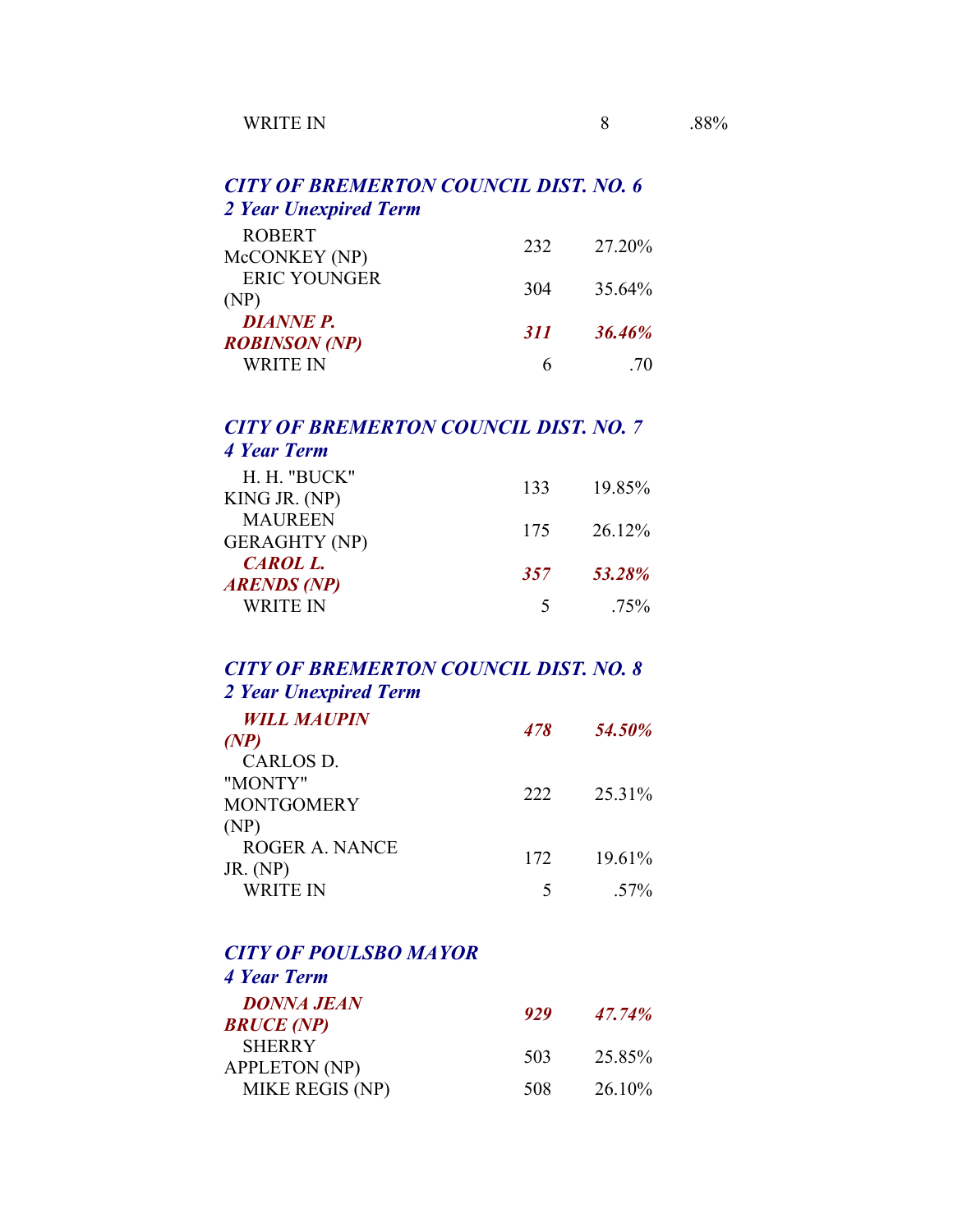| WRITE IN |  |
|----------|--|
|----------|--|

### *BREMERTON SCHOOL DISTRICT NO. 100C DIRECTOR POSITION NO. 4 - 4 Year Term*

| DON BULMON (NP)                   | 1,412 | $16.57\%$ |
|-----------------------------------|-------|-----------|
| <b>BECKA OLSON (NP)</b>           | 3,083 | 36.18%    |
| RUSSELL W.<br><b>HARTMAN (NP)</b> | 3,925 | 46.06%    |
| WRITE IN                          | 102   | 120%      |

### *NORTH KITSAP SCHOOL DISTRICT NO. 400 DIRECTOR DISTRICT NO. 1 - 4 Year Term*

| <b>MYRON A. LEE</b>                       | 2,256 | 26.10%   |
|-------------------------------------------|-------|----------|
| (NP)                                      |       |          |
| <b>RICHARD L.</b><br><b>ENDRESEN (NP)</b> | 4,747 | 54.91%   |
| <b>GRANT ROMAINE</b><br>(NP)              | 1,550 | 17.93%   |
| WRITE IN                                  | 92    | $1.06\%$ |

### *CENTRAL KITSAP SCHOOL DISTRICT NO. 401 DIRECTOR DISTRICT NO. 5 - 4 Year Term*

| <b>KEVIN P. CUMMINGS</b>                    |       |          |
|---------------------------------------------|-------|----------|
| (NP)                                        | 2,714 | 26.41%   |
| <b>JOHN J. FARBARIK</b><br>(NP)             | 2,277 | 22.16%   |
| <b>LEE ANN POWERS</b><br>(P <sup>NP</sup> ) | 5,115 | 49.77%   |
| WRITE IN                                    | 171   | $1.66\%$ |

# *SOUTH KITSAP SCHOOL DISTRICT NO. 402 DIRECTOR DISTRICT NO. 3 - 4 Year Term*

| 1,344 | 12.96% |
|-------|--------|
| 3,824 | 36.87% |
| 2,714 | 26.17% |
| 2,394 | 23.03% |
|       |        |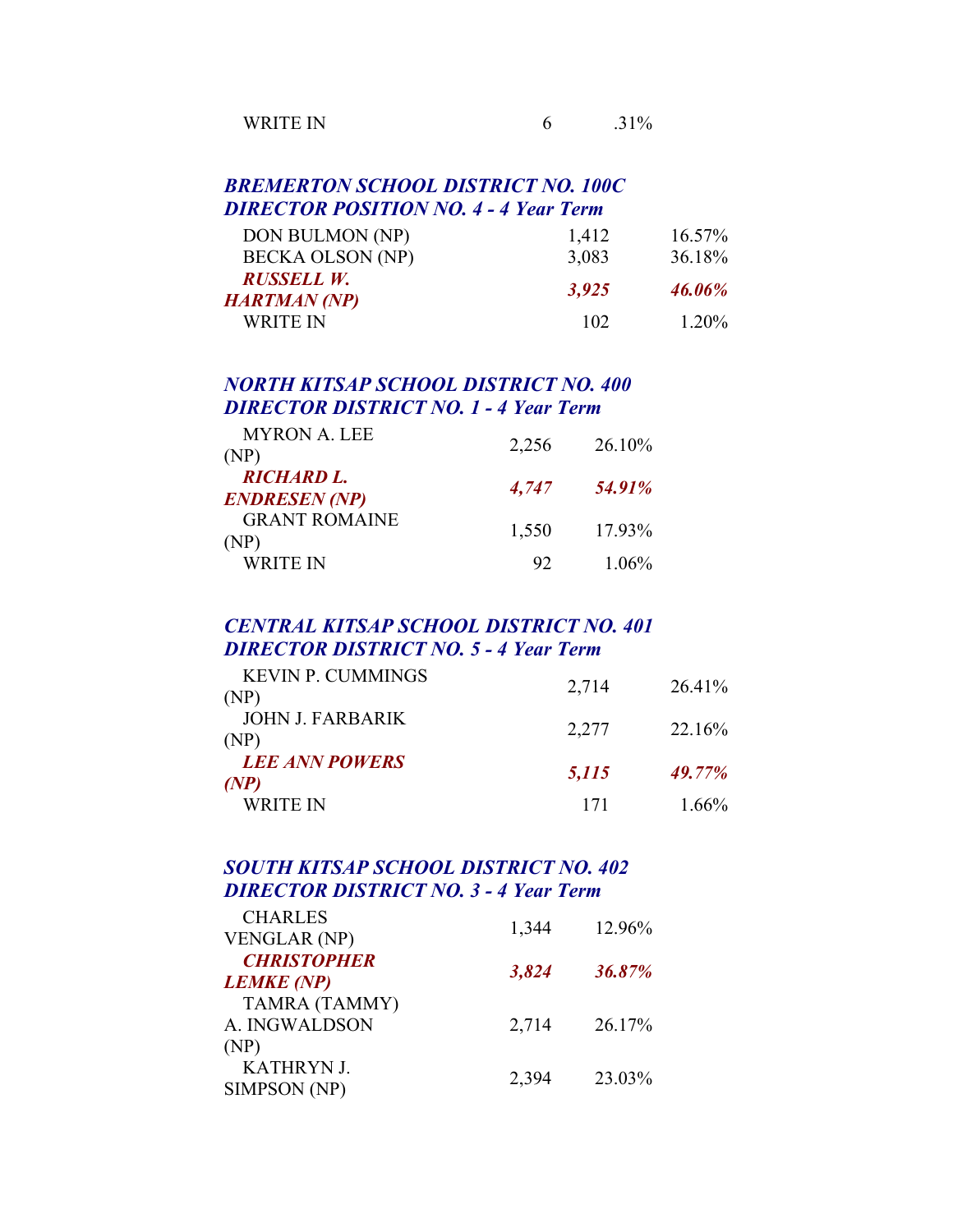| ົາ∩∩∞<br>$\mathbf{u}$ |
|-----------------------|
|                       |

# *SOUTH KITSAP SCHOOL DISTRICT NO. 402 DIRECTOR DISTRICT NO. 4 - 4 Year Term*

| <b>BOB MEADOWS (NP)</b>       | 3,138 | 30.77%             |
|-------------------------------|-------|--------------------|
| REBECCA C. MOORE<br>(NP)      | 3,430 | 33.63%             |
| <b>GREGG W. SCOTT</b><br>(NP) | 3,533 | 34.64 <sup>%</sup> |
| WRITE IN                      | 98    | $96\%$             |

# *NORTH MASON SCHOOL DISTRICT NO. 403 DIRECTOR DISTRICT NO. 2 - 4 Year Term*

| <b>JEFF L.</b><br><b>WERDALL (NP)</b> | 29 | 67.44% |
|---------------------------------------|----|--------|
| <b>GEORGE FOUTS</b><br>(NP)           | x  | 18.60% |
| <b>KEVIN J.</b><br>WOODLAND (NP)      | 6. | 1395%  |
| WRITE IN                              |    | $10\%$ |

#### *BAINBRIDGE ISLAND FIRE DEPARTMENT COMMISSIONER POS. 2 6 Year Term*

| 1,499 | 31.68%  |
|-------|---------|
| 1,056 | 22.32%  |
| 1,489 | 31.47%  |
| 664   | 14.03%  |
| 24    | $.51\%$ |
|       |         |

| ANNAPOLIS WATER DISTRICT COMMISSIONER POS. |       |               |
|--------------------------------------------|-------|---------------|
| #3                                         |       |               |
| <b>4 Year Unexpired Term</b>               |       |               |
| JERRY A JONES<br>(NP)                      | 874   | 29 86%        |
| <b>JEANNIE</b><br><b>SCREWS</b> (NP)       | 1,525 | <b>52.10%</b> |